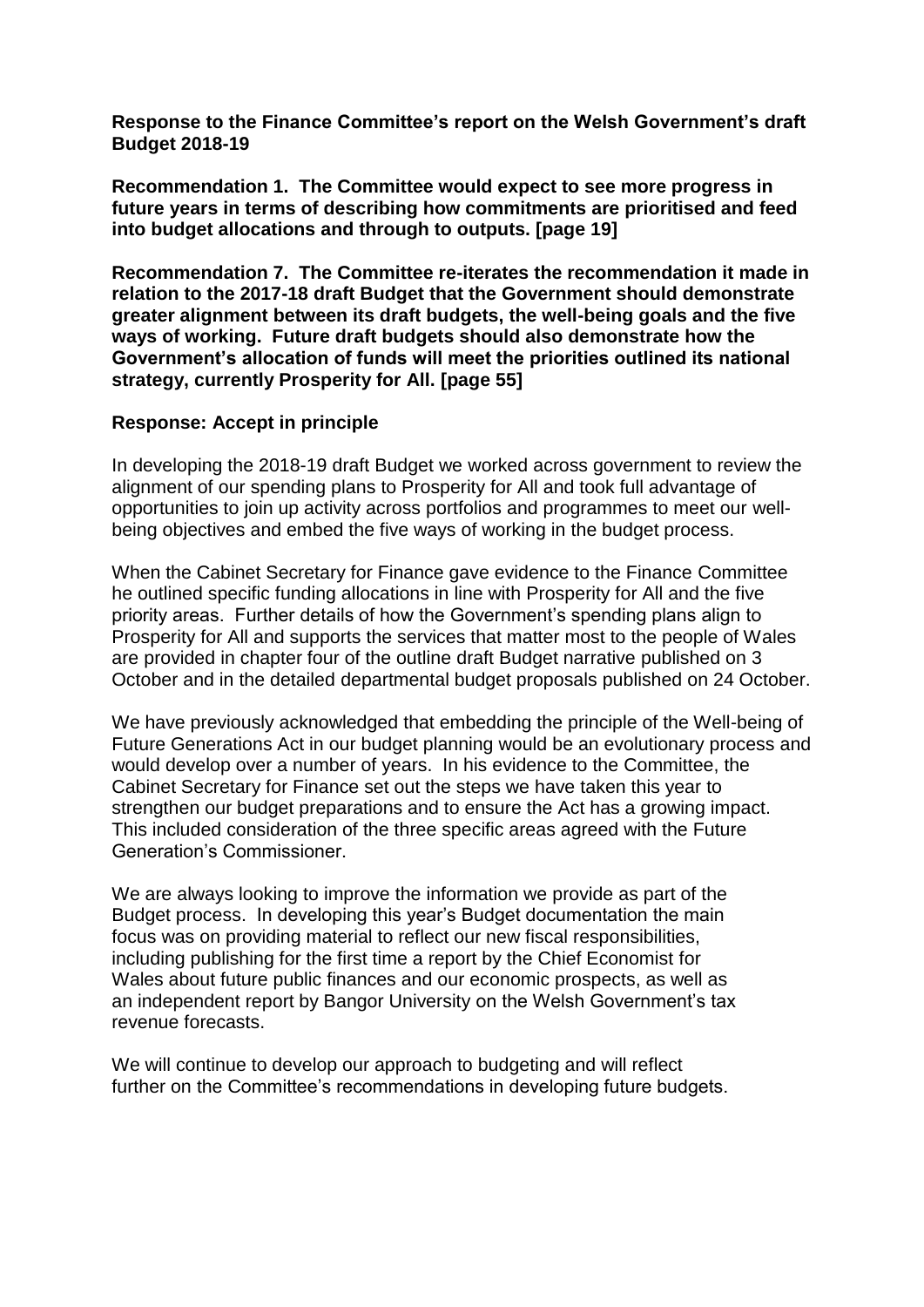# **Recommendation 2. The Committee recommends that the Government continues with the practice of aiming to publish its Draft Budget prior to the publication of the UK Budget in Autumn 2018. [page 19]**

# **Response: Accept**

As noted during the Finance Committee's inquiry into the Best Practice Budget Process Part 2, there are challenges with designing a budget process to allow for the timing of UK Government budget announcements, provide adequate time for scrutiny and the ability to provide early certainty to our delivery partners, challenges made harder by the UK Government's move to a single fiscal event in the autumn.

We have noted the Committee's intention to review how the budget process has worked this year. While acknowledging that on balance the Committee prefers the current arrangements, it is important that we should continue to keep in view the processes we have as our fiscal responsibilities develop.

**Recommendation 3 - The Committee recommends that when the Government provides a draft Budget for the next financial year that indicative figures should be provided for the two financial years following (where UK budgets allow). [page19]**

## **Response: Accept**

As noted in our response to the Finance Committee's report on the draft Budget 2017-18 our aim is always to provide a longer run of budgets whenever possible.

We listened very carefully to the calls from our delivery partners about the importance of being able to plan over more than a 12 month horizon. Despite the very real uncertainties that we faced, and the backdrop of further cuts to come, we published revenue plans for the next two years and capital plans for the three years for which we have a settlement.

## **Recommendation 4 - The Committee recommend that the Welsh Government should further consider the provision of Welsh specific data to inform forecasting, modelling and tax policy development. [page 32]**

#### **Response: Accept**

We continually seek to improve the evidence base for tax policy development. In support of this objective, officials are working currently with HMRC to ensure that we have access to the most detailed and timely information possible about the tax base in Wales and elsewhere in the UK. Once the Welsh Revenue Authority has started to collect the fully devolved taxes, it will also be able to provide detailed information about the relevant tax base in Wales.

We recognise that no single set of data, or single model, will be appropriate for all purposes, and we know it will be necessary for the evidence base used to assess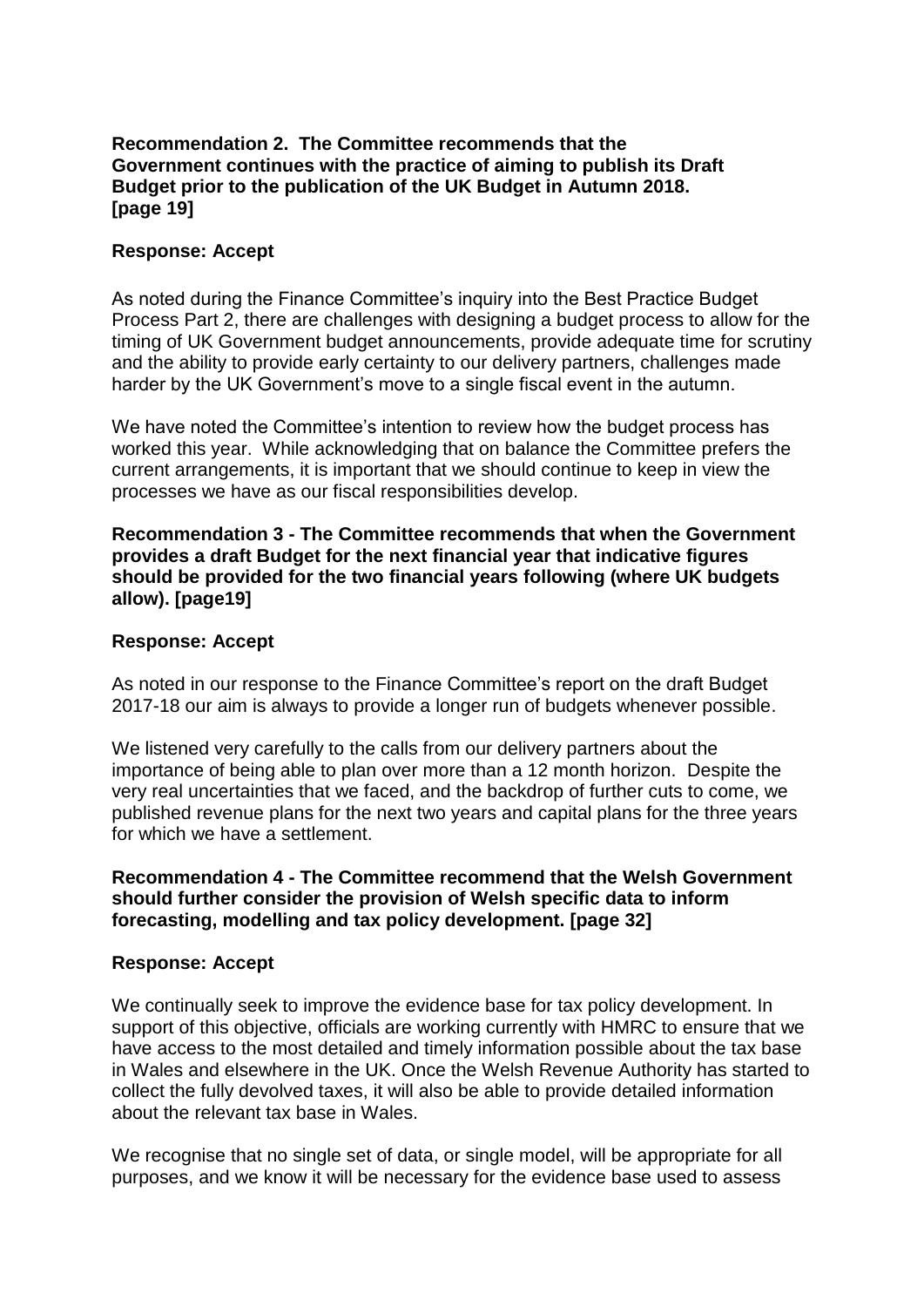policy options and on which we base our decisions to be specific to the taxes and changes under consideration.

It is sometimes argued that decisions about taxation and fiscal policy should be based on the outputs of a detailed macroeconomic model of the Welsh economy. However the development of such a model would be, at best, a long term endeavour. We must also consider carefully the extent to which the level of integration between the economy in Wales and the rest of the UK makes it feasible to model the economy in Wales independently of modelling the wider UK.

**Recommendations 5. The Committee recommends that the Government continues to utilise the most economical sources of finance available to them. [page 35]**

**Recommendation 6. The Committee recommends that where reserves which are currently earmarked for infrastructure projects are not used on these projects the Government should aim to use the funding for other infrastructure projects in line with their published strategic priorities. [page 39]** 

## **Response: Accept**

In his evidence to the Finance Committee, the Cabinet Secretary for Finance explained the hierarchy for funding capital expenditure available to the Welsh Government. Further details are provided at chapter three of the outline draft Budget narrative with the over-arching principle being we will always exhaust the use of the least expensive forms of capital before moving on to other sources.

We will look to maximise all of the available capital spending power in support of our investment priorities.

## **Recommendation 8 - The Committee recommends that the strategic integrated impact assessment provided alongside future draft budgets should provide a clear explanation as to how decisions were arrived upon. [Page 55]**

#### **Response: Accept in principle**

In line with the principles of the new two-stage budget process the Strategic Integrated Impact Assessment (SIIA) published on 3 October focused on the highlevel spending decisions published in the outline draft Budget, with impacts of spending decisions taken at the departmental level published as part of the detailed draft Budget on 23 October.

The SIIA set out the next steps we are taking to improve the impact assessments of policy development and through the budget process. This includes a project, in 2018, to deliver a new framework for impact assessment within the Welsh Government. The objectives for the framework include giving clearer and more explicit purposes for impact assessments across the range of government interventions; reducing complexity and applying impact assessments to interventions in a proportionate way. Our approach will focus on the quality of understanding,